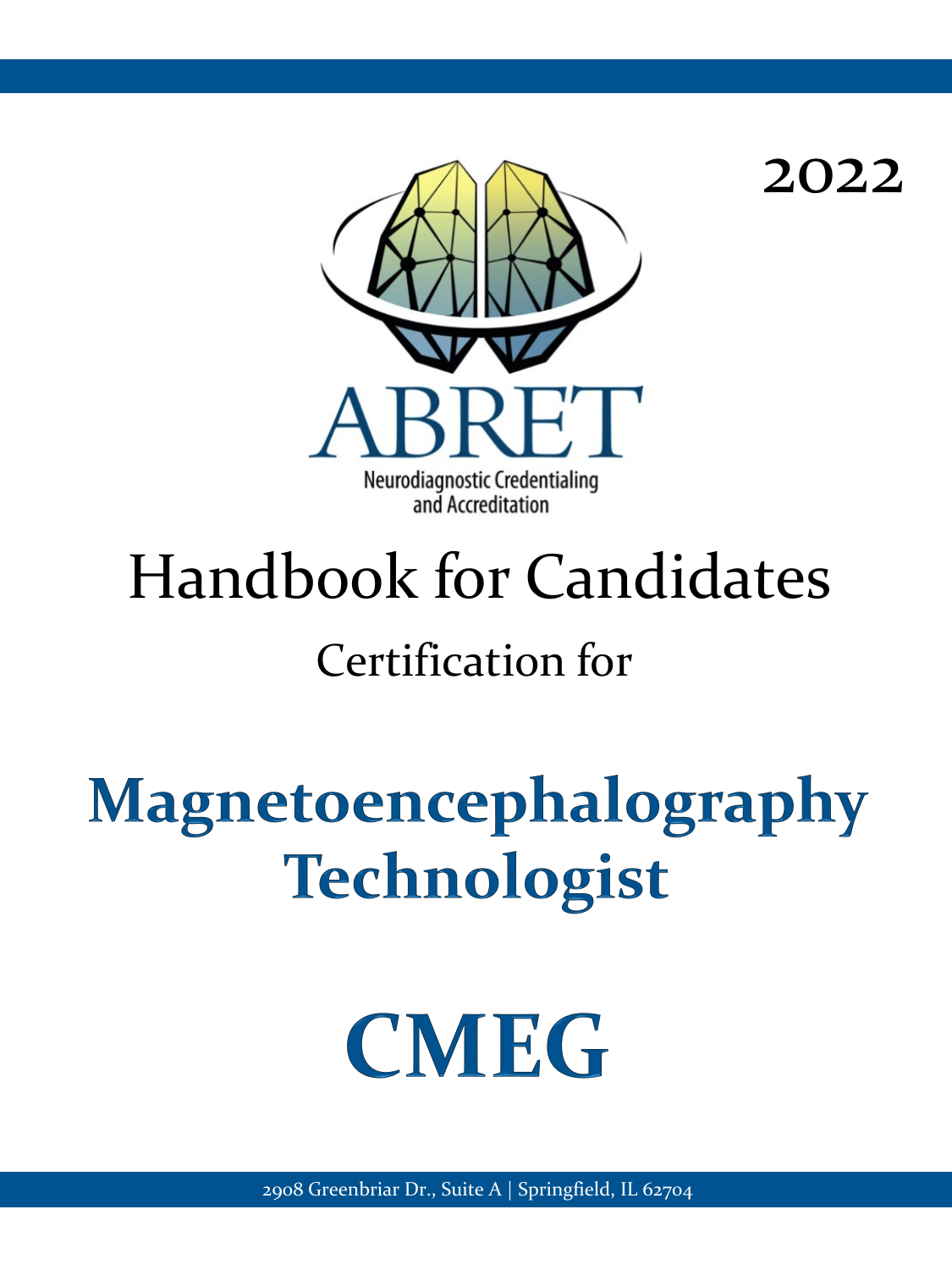## Table of Contents

| Introduction                                  | 1              |
|-----------------------------------------------|----------------|
| Objectives of ABRET                           | 1              |
| Non Discrimination Statement                  | 1              |
| Administration                                | 1              |
| Fees                                          | 1              |
| 2022 CMEG Eligibility Chart                   | $\overline{2}$ |
| <b>Application Procedure</b>                  | $\overline{2}$ |
| <b>Application Agreement</b>                  | $3 - 4$        |
| MEG Technologist Certification Program Course | 5              |
| <b>Scheduling Examination</b>                 | 6              |
| <b>Changing Examination Appointment</b>       | 6              |
| <b>Special Requests</b>                       | 6              |
| <b>Examination Administration</b>             | 7              |
| <b>Rules for Examination</b>                  | 7              |
| Quick Tips - Before Examination Day           | 7              |
| <b>Content of Examination</b>                 | 8              |
| <b>Content Outlines</b>                       | 8              |
| References                                    | 9              |
| Scoring                                       | 10             |
| <b>Report of Results</b>                      | 10             |
| <b>Examination Challenges</b>                 | 10             |
| Confidentiality                               | 10             |
| <b>Attainment of Credential</b>               | 10             |
| Name/Address Changes                          | 10             |
| Code of Ethics and Standard of Practice       | 11             |
| Purpose of Standards                          | 11             |
| <b>Violations Reporting Requirements</b>      | 12             |

This handbook contains necessary information about the Magnetoencephalography Technologist (CMEG) certification program and examination. Please retain it for future reference. Candidates are responsible for reading these instructions carefully. This handbook is subject to change.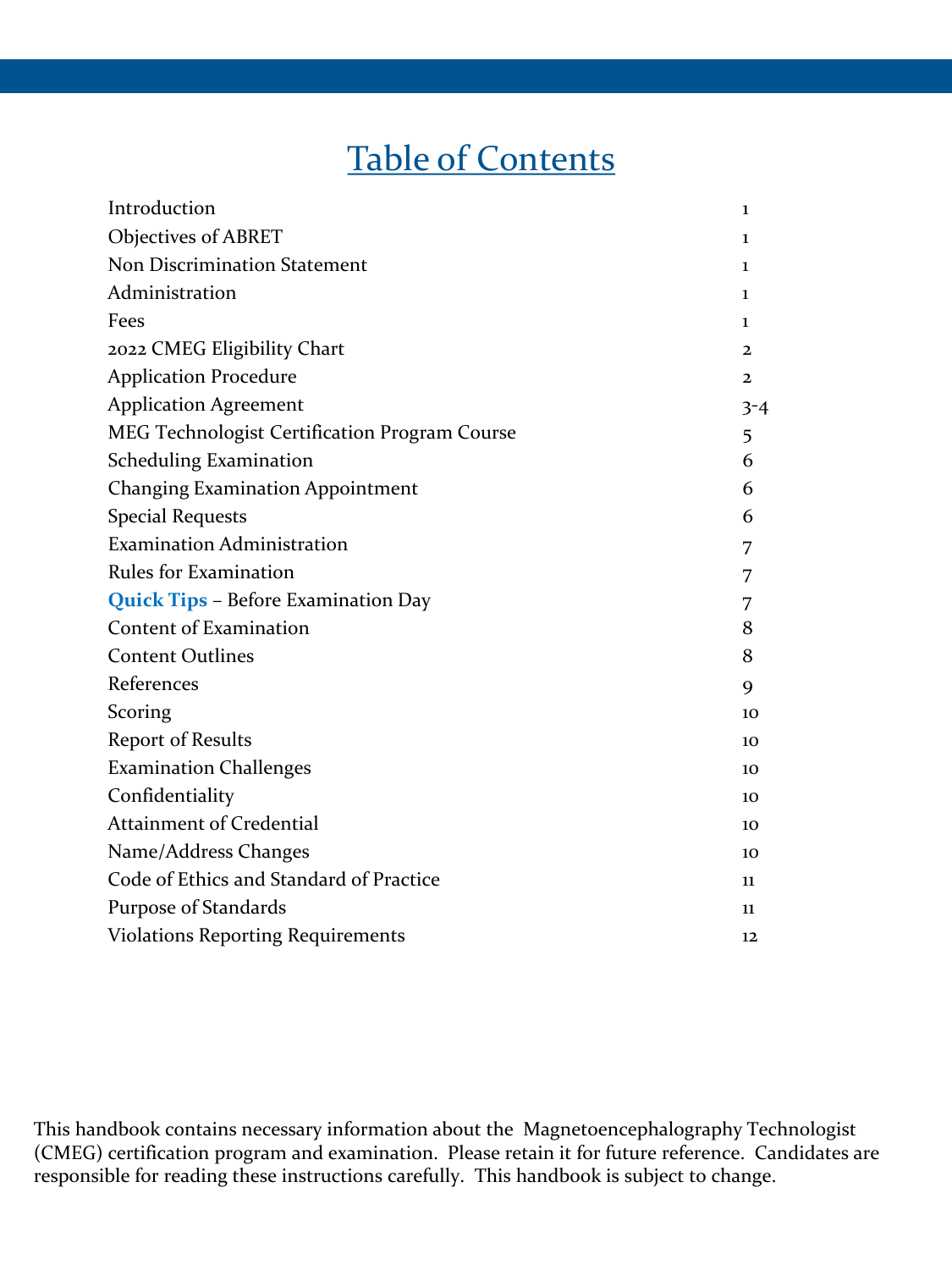**The Certification Program for Magnetoencephalography Technologists** (CMEG) consists of 12 selfdirected computer-based video modules, reading assignments and quizzes culminating in a comprehensive proctored exam leading to the CMEG credential. The content of the modules and questions are composed by nationally recognized subject matter experts in MEG.

#### Introduction

ABRET is a nonprofit credentialing board. ABRET supports the concept of voluntary certification by examination for health care professionals in magnetoencephalography. Certification focuses specifically on the individual and is an indication of current knowledge in magnetoencephalography technology. ABRET does not guarantee the job performance of any individual.

## Objectives of ABRET

TO ESTABLISH COMPETENCY IN MAGNETOENCEPHALOGRAPHY BY:

- 1. Providing a standard of knowledge in magnetoencephalography required for certification.
- 2. Establishing and measuring the level of knowledge required for certification in magnetoencephalography by means of a final objective, computer based proctored examination.
- 3. Formally recognizing those individuals who meet the eligibility requirements of ABRET and pass the

Certification Program for Magnetoencephalography Technologists.

4. Encouraging continued professional growth in magnetoencephalography through mandatory continuing education and recertification.

## Non Discrimination Statement

ABRET, Inc. does not discriminate on the basis of age, sex, race, religion, national origin, marital status, or handicapped condition.

## Administration

The Certification Program is sponsored by ABRET. The Certification for Magnetoencephalography Technologist is administered by ABRET.

Questions concerning the Certification for Magnetoencephalography Technologist should be addressed to the ABRET Executive Office:

2908 Greenbriar – Suite A, Springfield, IL 62704 – (217) 726-7980 – [www.abret.org](http://www.abret.org/)

or by e-mail: [maggie@acadndt.com](mailto:maggie@acadndt.com)

#### Fees

| Application Fee for the Certification for |  |
|-------------------------------------------|--|
|                                           |  |

Proctor fees estimated ……………………………………………………………..………………………………….........................\$50

Fees will be paid upon submission of application and scheduling of proctor for final exam THERE ARE NO REFUNDS nor TRANSFER OF FEES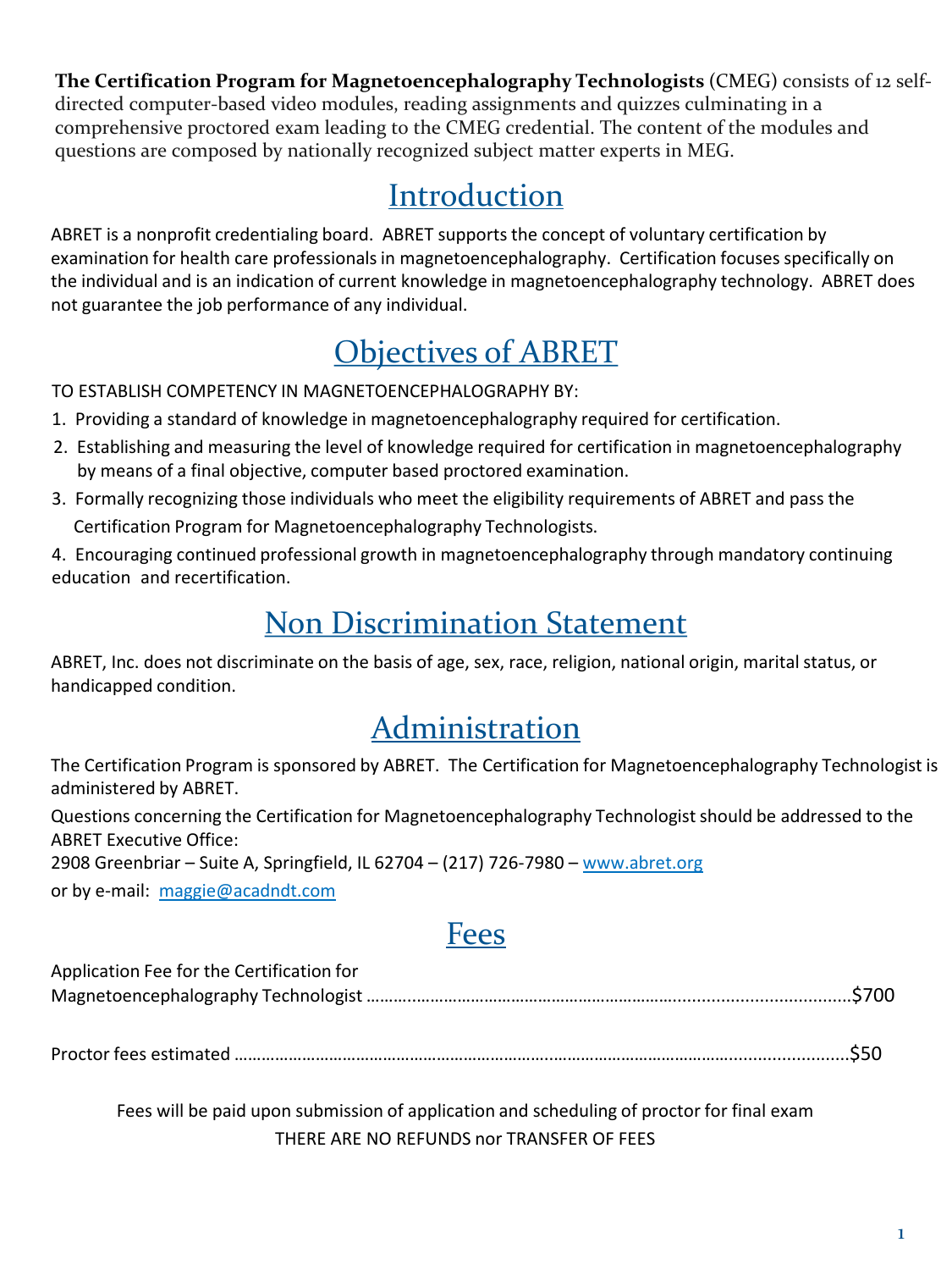## 2022 CMEG Eligibility Chart

| <b>Eligibility Requirements</b>                    | <b>CMEG Pathway</b><br>R. EEG T. or R. EP T. Credential                |
|----------------------------------------------------|------------------------------------------------------------------------|
|                                                    | Minimum of 6 months of supervised experience (1)                       |
|                                                    | Documentation of 25 evoked cases and 50 spontaneous cases encompassing |
|                                                    | three or more modalities, AEF, LEF, MEF, SEF, VEF. (2)                 |
| Neurodiagnostic Credentialing<br>and Accreditation |                                                                        |
|                                                    | <b>Current CPR/BCLS certification</b>                                  |
|                                                    | <b>MEG Certificate Program</b>                                         |

(1) A supervisor will be asked to verify required experience and may be directly contacted for verification.

(2) Use the MEG Documentation Form available on the website.

(3) Documentation forms will be randomly audited. Incorrect or incomplete information may delay or negative eligibility.

(4) The MEG Certification (CMEG) credential will be awarded to successful candidates for a five-year period.

(5) Recertification will require 15 hours of documented continuing education. Educational activities may take the form of relevant lectures, workshops (up to 12 credits), journal reviews, case studies, record review (4 sessions with a physician equal 1 educational activity credit), authorship on journal article(s), writing special interest article(s) for a professional journal, presenting poster and/or platform presentations at professional society meetings (3 credits), and giving a lecture at departmental/lab meeting.

## Application Procedure

- 1. Complete the online application for the CMEG program at ABRET.org with payment.
- 2. Login information to begin the 12 modules, reading assignments, and quizzes will be emailed to the candidate following review of application submission.
- 3. Upon course completion, candidates are instructed to find a local university based testing center near them and send the URL of the website to Maggie Marsh-Nation at [maggie@acadndt.com](mailto:maggie@acadndt.com) to set up proctored exam. Proctoring fees vary among university testing centers and will be the responsibility of the candidate. The exam proctor must not know one another.

A denial of eligibility for certification may be appealed in writing and sent to ABRET within 30 days. See RUL-21 of ABRET Policies & Procedures posted on abret.org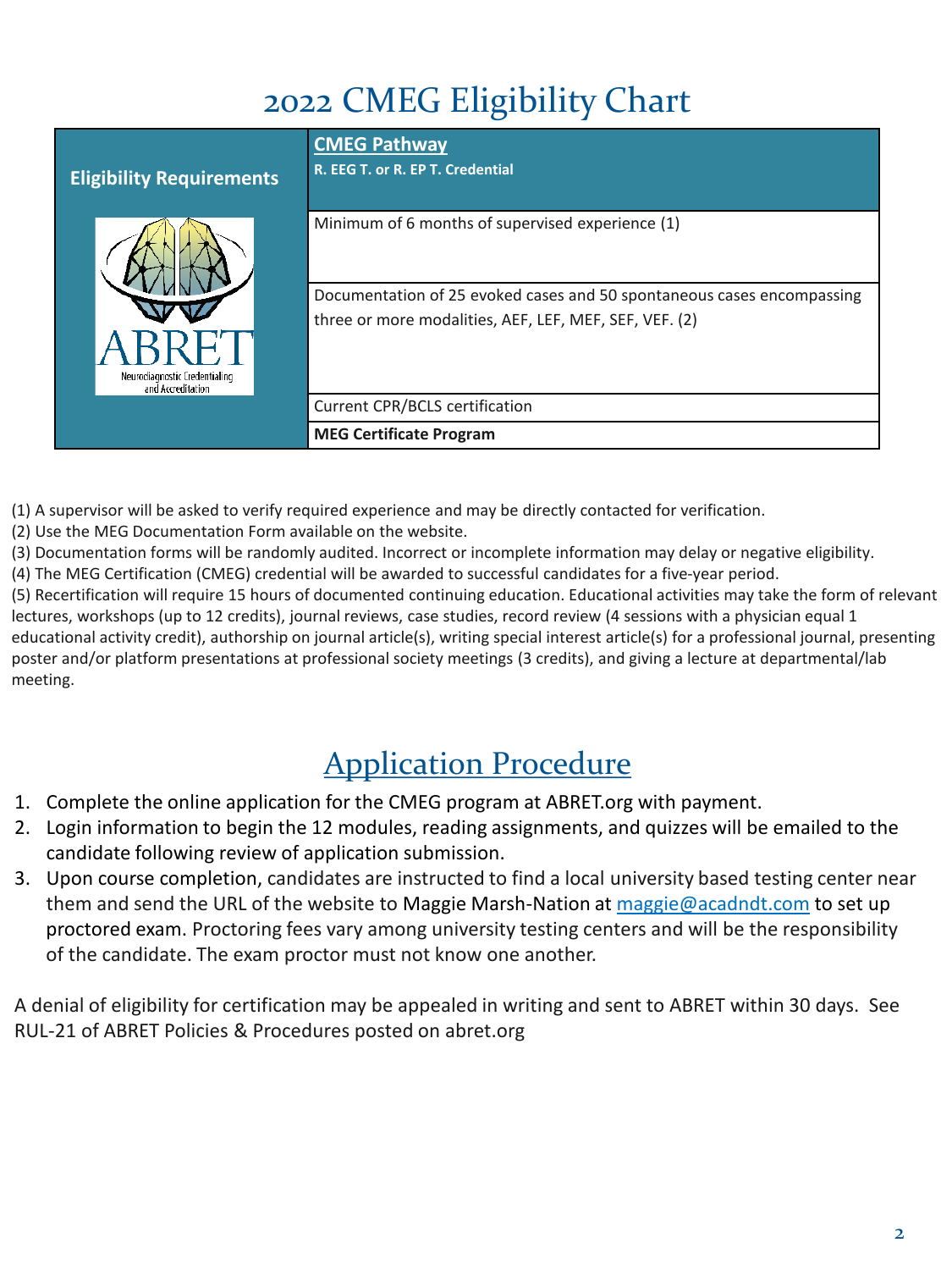## Application Agreement

**1. Application.** I certify that all the information contained in my application is true and complete to the best of my knowledge. I hereby authorize ABRET and its officers, directors, employees, and agents (collectively, "ABRET") to review my application and to determine my eligibility for certification.

#### **2. Compliance with ABRET Rules.**

A. I have read and agree to abide by ABRET's policies and procedures, including but not limited to those listed below. I will read and keep up-to-date with these rules.

- i. Handbook for Candidates (including the Code of Ethics and Disciplinary Policy);
- ii. Use of Credential and Trademark Policy; and
- iii. ABRET Examination Policies.

B. I agree that ABRET may take action regarding my application, examination, or certification in accordance with its Disciplinary Policy, and that the penalties for violation of an ABRET rule include (but are not limited to) denial, revocation, or limitation of my certification.

C. As specified within the Disciplinary Policy, I agree to notify ABRET of any change in name, address, telephone number, or email address, and of any development bearing on certification such as (but not limited to) suspension, revocation, or expiration of a state license to practice, being sued by a patient, or being investigated or reprimanded by a state regulatory board.

- **3. Cooperation.** I agree to cooperate promptly and fully in any review of my application, examination(s), or certification, and I agree to submit any additional information requested.
- 4. **Examination Confidentiality.** I am seeking admission to take the examination(s) for the purpose of pursuing certification, and for no other purpose. Because of the confidential nature of the examination(s), I agree to not make or keep copies, excerpts, or notes of examination materials, and to not use or divulge information learned from the examination(s). The examination(s) is/are the exclusive property of ABRET and I will not use examination information in any way without the express prior written consent of ABRET.

#### **5. Examination Administration.**

A. I agree to abide by ABRET's reasonable rules regarding examination administration. ABRET may refuse my admission to an examination if I do not have the proper identification (valid photo ID and eligibility notice), or if administration has begun. The proctors may take steps as they believe necessary to maintain a secure and proper examination administration, including (but not limited to) relocating me before or during the examination.

B. If I am refused admission or fail to appear at the examination site, or if my examination performance is voided based upon my behavior, I agree that I will not receive a refund of the application or examination fees and there will be no credit for any future examination.

C. I understand that review of the adequacy of examination materials will be limited to computing accurate scoring; I hereby waive all further claims of examination review.

D. I acknowledge that ABRET is concerned with reporting only valid scores. I agree that ABRET may cancel an examination score if there is adequate reason to question its validity because of misconduct or other circumstances.

E. A passing score is required for certification in all instances.

**6. Continuing Compliance.** I understand and agree that it is my responsibility to maintain and demonstrate continuous compliance with all ABRET policies and procedures.

#### **7. Certification Marks.**

A. The Magnetoencephalography Technologist and the stylized "CMEG" logo are the sole and exclusive property of ABRET and are subject to all applicable trademark and other rights of ABRET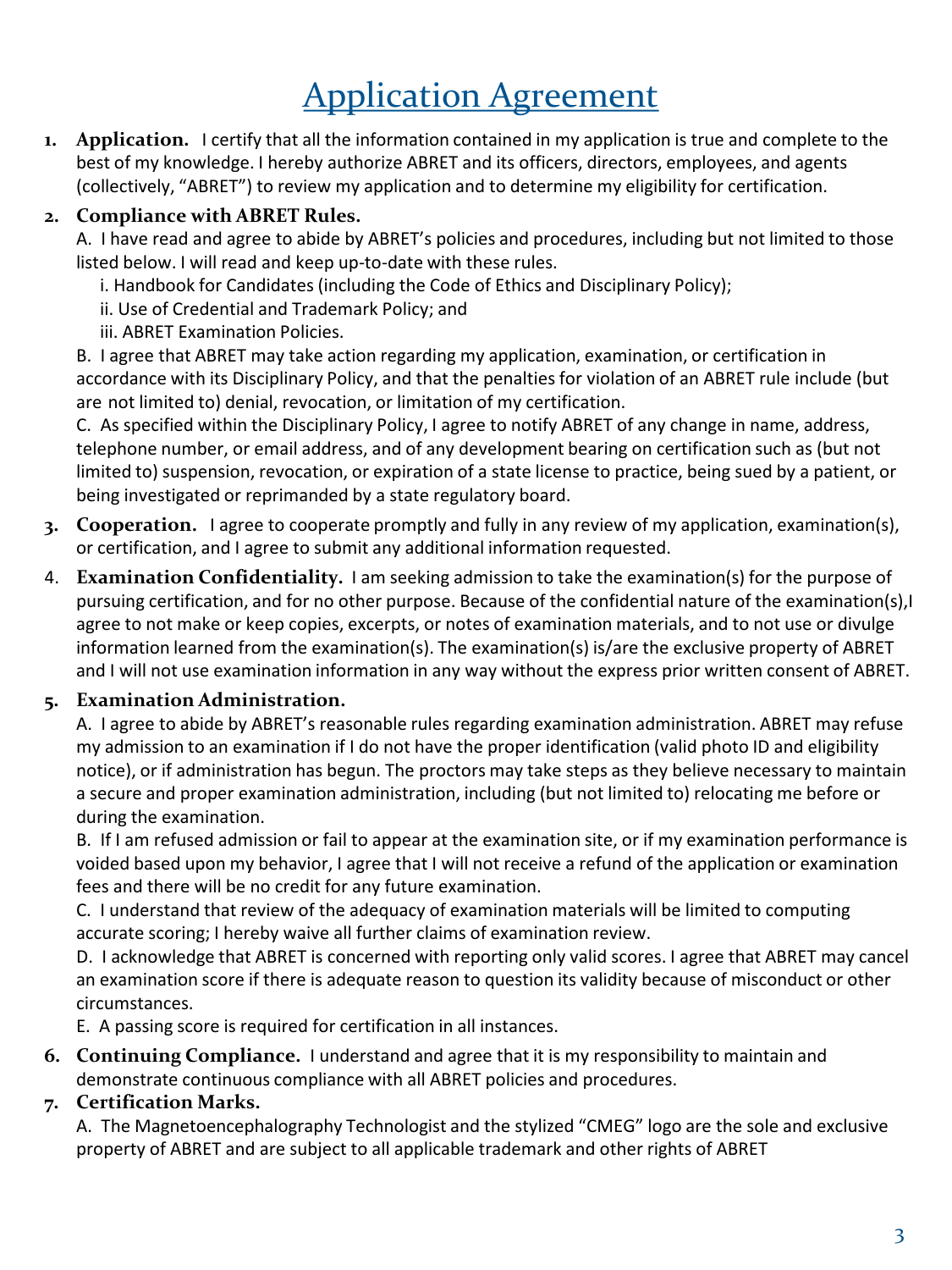#### Application Agreement Continued

as owner under United States intellectual property law and international conventions. I agree to abide by ABRET's instructions regarding use of its intellectual property, and to not use this intellectual property in any way without the express prior written consent of ABRET.

B. I agree to correct at my own expense any inaccurate or unauthorized use by me of ABRET's certification and logo. I agree that if I refuse to make corrections, then ABRET is entitled to obtain all relief permitted by law, including but not limited to injunctive relief to enforce its rights with respect to the protection of its name, certificate, logo, and other intellectual property.

- **8. Information Release.** I agree that ABRET may release information regarding my application and certification record to state and federal authorities, licensing boards, employers, and others. This information includes (but is not limited to) ABRET's findings regarding review of my application, fraudulent statements made by me, information indicating noncompliance with laws or regulations or with policies of other organizations, and the pendency or outcome of disciplinary proceedings.
- **9. Duration of Certificate.** This Application Agreement will become effective as of the date of acknowledgement upon submitting my application and will remain in effect for the duration of my application review. If I am granted certification, the terms of this Application Agreement will automatically continue in effect for the duration of my certificate. I acknowledge and agree that initial certificate is awarded only for a five (5) year period, and that completion of recertification requirements, recertification applications, and reviews will be required to maintain my credential.

#### 10. **Waiver of Claims & Indemnification.**

**A. I hereby waive all claims against ABRET arising out of my application and my participation in the certification program, including (but not limited to) claims arising out of (i) any release of information to state and federal authorities, licensing boards, employers, and others, and (ii) any investigation and review of my application and certification by ABRET. If ABRET is required by law to disclose confidential information, the individual(s) whose information is released will be notified to the extent permitted by law.**

B. I agree to indemnify ABRET for any third-party claims arising out of any action taken pursuant to the policies and procedures of ABRET with regard to my application, the examination, or my certification. In addition, I agree to indemnify ABRET for any third-party claims arising out of my professional practice and related activities.

C. The provisions of this Waiver of Claims & Indemnification section do not extend to claims based on the gross negligence or willful misconduct of ABRET.

D. My obligations and rights and those of ABRET under this Waiver of Claims & Indemnification section will survive beyond the termination or expiration of my certification and remain in full force and effect.

**11. Governing Law & Venue.** This Agreement is governed exclusively by the laws of the State of Illinois, without reference to its choice of law doctrine. The parties agree that the sole jurisdiction and venue for any litigation arising from this Agreement is the appropriate federal court for the Central District of Illinois or state court located in Sangamon County, Illinois. If a dispute arises, the parties shall make a good faith attempt to resolve the dispute through dialogue and negotiation prior to pursuing court action.

Upon submitting the application for "CMEG" you will be asked to acknowledge that you have read and understand this Application Agreement and agree to its terms in consideration for the opportunity to seek certification from ABRET.

**Information Release:** If granted certification, you will be authorizing ABRET to release your name and the fact that you have been granted certification to newspapers and other publications, and to release your name, employment information, address, and e-mail address in ABRET's online directory and mailing list. You may opt out of this process by notifying the ABRET office in writing.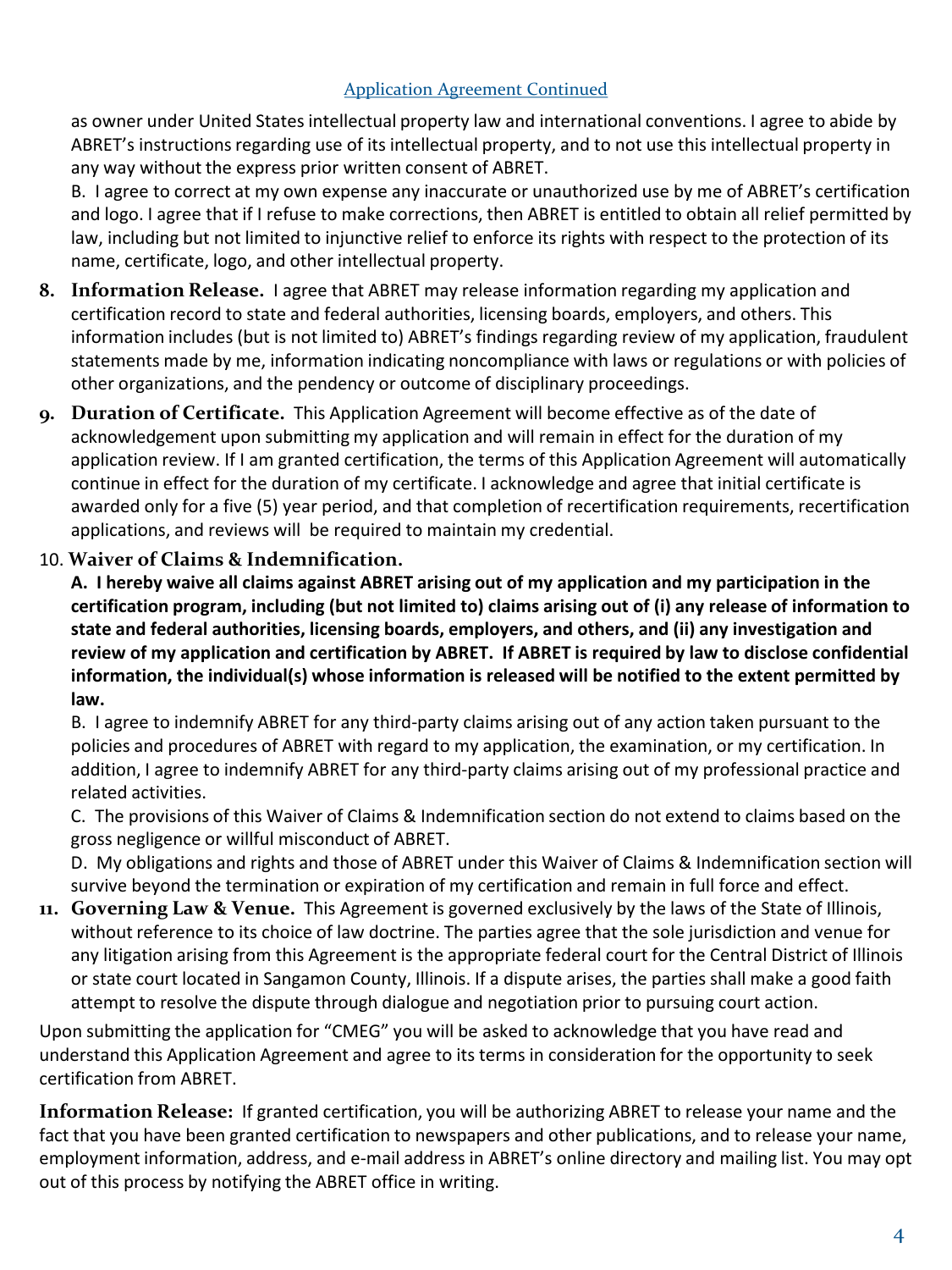#### CMEG Technologist Certification Program Course

#### **Required Reading**:

All 7 Guideline Documents from the American Clinical Magnetoencephalography Society at <http://www.acmegs.org/clinical-resources/practice-guidelines>

#### Suggested Additional Reading:

**Publication:** Mason K. M., Ebersole S. M., Fujiwara H., Lowe, J. P., Bowyer, S. M. (2013) What you need to know to become a MEG technologist. *Neurodiagn J. 2013 Sep;53(3)*:191-206. PMID: 24046968 **\***Available on the ASET - The Neurodiagnostic Society website (free for members**) -** or through this link: <https://www.ncbi.nlm.nih.gov/pubmed/24046968>

**Book:** Papanicolaou, A. C. (2009). *Clinical magnetoencephalography and magnetic source imaging.* New York, NY: Cambridge University Press **\***New and used available from Amazon.com

#### **12 Modules and Quizzes**:

Lesson 1: Introduction, ACMEG Guidelines and History of Magnetoencephalography (MEG)

- Section I: Pre-Study Preparation
- Lesson 2: It's Your MEG Lab: Run It Efficiently
- Lesson 3: Helium Transfer Process
	- Section II: MEG Instrumentation and Principles
- Lesson 4: Basic MEG
- Lesson 5: Basic Assurance of MEG Recording Quality
- Lesson 6: MEG Source Modeling of Evoked Potentials
- Lesson 7: The Assessment of Language Using MEG Section III: Performing the Study
- Lesson 8: Data Acquisition for Elekta/Neuromeg System
- Lesson 9: Data Acquisition for CTF System
- Lesson 10: Data Acquisition for 4-D Neuroimaging/BTI System Section IV: Post-Study Procedures
- Lesson 11: Use of Equivalent Current Dipole (ECD) in Epilepsy Clinical Practice
- Lesson 12: Comparison of MEG Source Localization Techniques

#### **Important information about grading:**

**-** Candidates must pass all quizzes to gain access to the final proctored exam. The quizzes are "open book" looking for precise answer.

- Candidates are given three attempts on the quiz but the only chance to make 100% is the first attempt. If a second attempt is needed to achieve 80% (passing score) the candidate will be penalized 1/3 of the points for the questions incorrect on first attempt but correct on the second attempt. If a third attempt is required, the penalty is 2/3 of the points for the question requiring a third attempt to achieve a correct answer.

- Candidates must achieve 80% to pass each quiz and all quizzes must be passed before the final proctored exam is scheduled.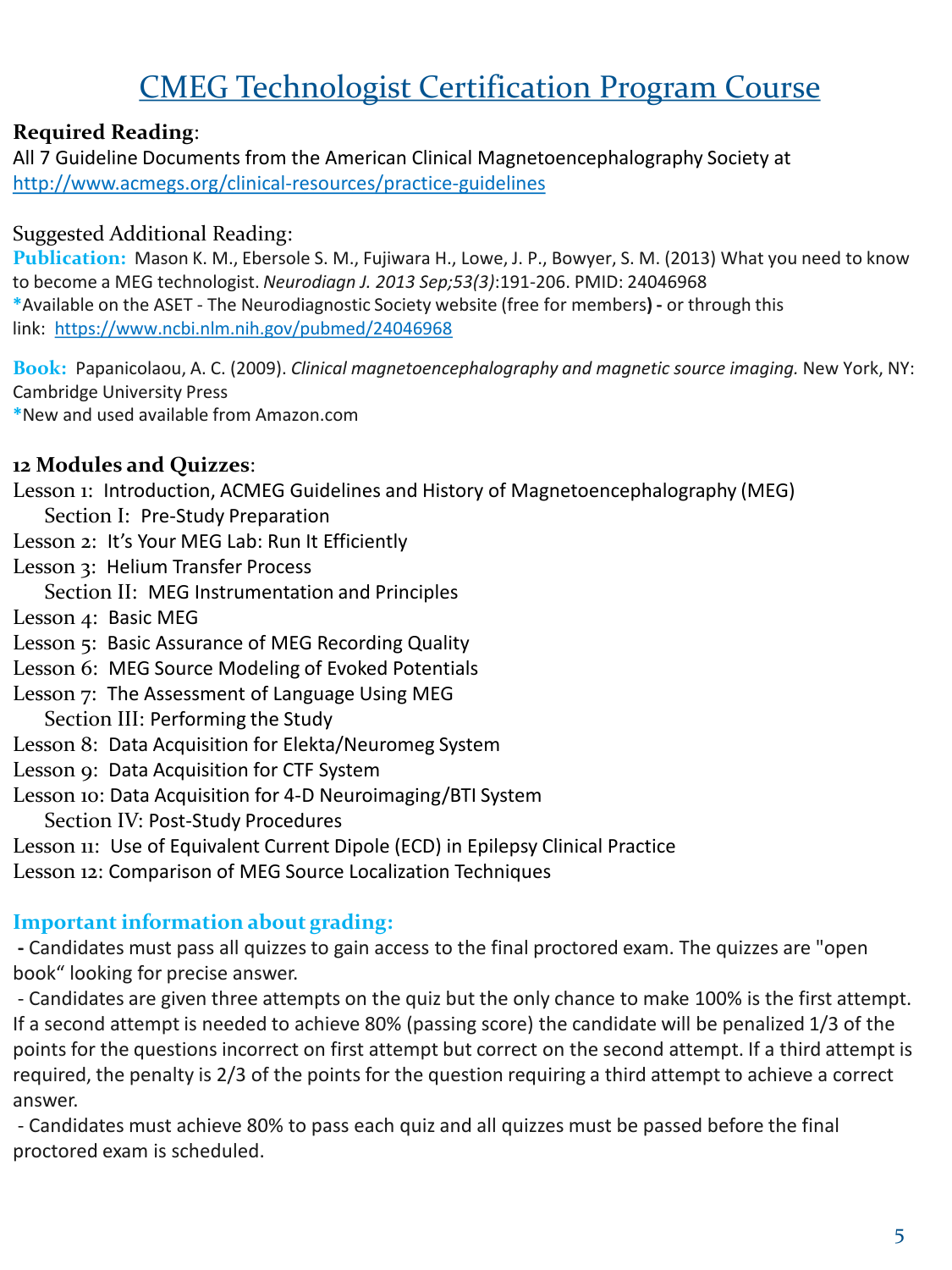### **Scheduling Examination**

Candidates cannot schedule an examination appointment until they have completed the 12 Modules, Required Readings, and successfully passed the quizzes.

Your certification exam will need to be scheduled at a testing center near you. Contact Maggie Marsh-Nation via email: [maggie@acadndt.com](mailto:maggie@acadndt.com) or phone (830) 895-7460 office or (830) 928-2118 cell to provide the URL of the website of a local university based testing center.

Once confirmed the test center will host the proctored exam, Maggie will then inform the candidate to make arrangements directly with the test center to take the proctored exam. The proctor's fee will be your responsibility.

Arrival at the testing site at the appointed time is the responsibility of the candidate. Plan for weather, traffic, parking, and any security requirements specific to the testing location. Late arrival may prevent you from testing.

**\***It is highly recommended the candidate becomes familiar with the testing site prior to appointment

### Changing Examination Appointment

Rescheduling an appointment will be between the candidate and the testing center. Any penalty for not keeping an appointment will be the responsibility of the candidate.

#### Special Requests

#### **Special Accommodations**

ABRET complies with the Americans with Disabilities Act (ADA) and will provide reasonable and appropriate accommodations in accordance with the ADA for individuals with documented disabilities who request and demonstrate the need for accommodation. ADA regulations define a person with a disability as someone with a physical or mental impairment that substantially limits one or more major life activities. ABRET requires documentation to validate the type and severity of a disability to enable accommodations to be specifically matched with the identified functional limitation, in order to provide equal access to examination functions for all examinees. Special Accommodations need to be submitted directly to Maggie at least **EIGHT weeks** before the preferred testing date.

Form is available at: <http://abret.org/candidates/resources/application-forms>

**Please notify Maggie at least TWO weeks prior to your examination appointment if you need to bring a service dog, medicine, food, or beverages necessary for a medical condition with you to the test center.**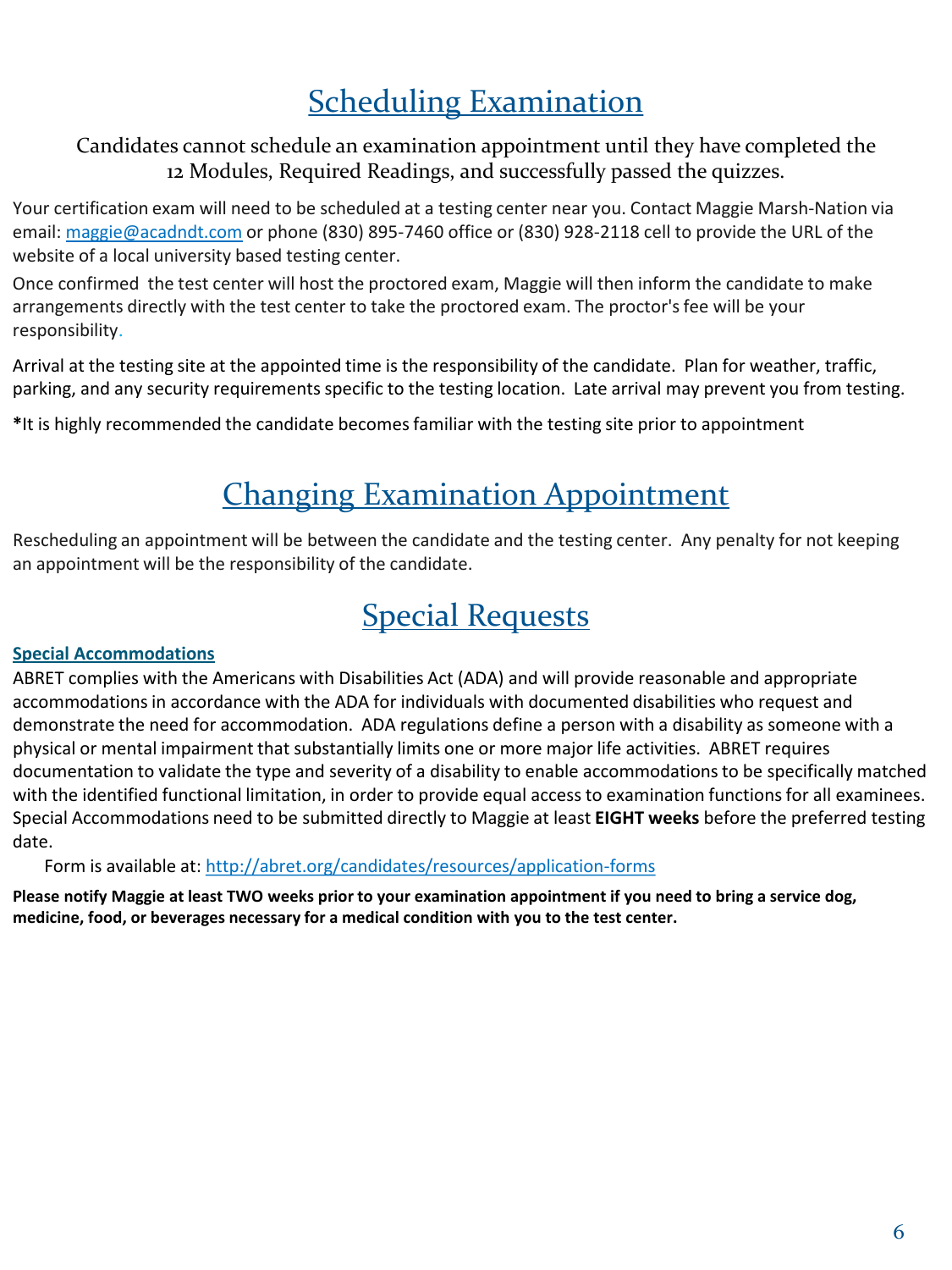#### Examination Administration

The Certification for Magnetoencephalography Technology is administered by a local university test center selected by candidate and conducive of the CMEG examine requirements. Candidates are expected to abide by the rules and regulations of the facility.

#### Rules for Examination

- 1. No books, papers or other reference materials may be taken into nor removed from the examination room.
- 2. Electronic devices, including but not limited to calculators, cell phones, pagers, voice recording devices, cameras, Bluetooth type devices, wearable tech gear such as smart watches, MP3 players such as IPods, laptop computers and tablets cannot be operative during the examination.
- 3. One page of copy paper will be provided to make any calculations but this paper will remain with the exam proctor to protect exam content. Test documents and notes must remain in the examination room. Removing any test material by any means is prohibited.
- 4. No questions concerning content of the examination may be asked during the examination. The candidate should listen to the instructions given by the Examiner and read the instructions provided on the computer screen.
- 5. Anyone giving or receiving assistance of any kind will have the computer-based testing terminated and be asked to leave the room.
- 6. Visitors are not permitted in the examination room.
- 7. ABRET prohibits certain behaviors, including but not limited to the activities listed below:
	- A. Copying test questions
	- B. Copying answers
	- C. Permitting another to copy answers
	- D. Falsifying information required for admission to an examination
	- E. Impersonating another examinee
	- F. Taking the examination for any reason other than for the purpose of seeking accreditation
- 8. Complaints and challenges must be submitted in writing within 14 days after taking the examination. ABRET will not consider late submissions. The procedure for submitting complaints and challenges is contained in the ABRET policy on examination challenges located on the ABRET website.
- 9. Candidates are prohibited from leaving the testing room while their examination is in session, with the sole exception of going to the restroom.

#### **Quick Tips** Before Examination Day

\*Hours and days of availability vary at different centers. You will not be able to schedule your examination appointment until you have received confirmation from Maggie.

\*It is highly recommended the candidate becomes familiar with the testing site prior to appointment.

\*The best preparation for the exam is to study the course content, reading materials, ACMEGS guidelines and review quizzes. Be sure to study adequately before scheduling the exam.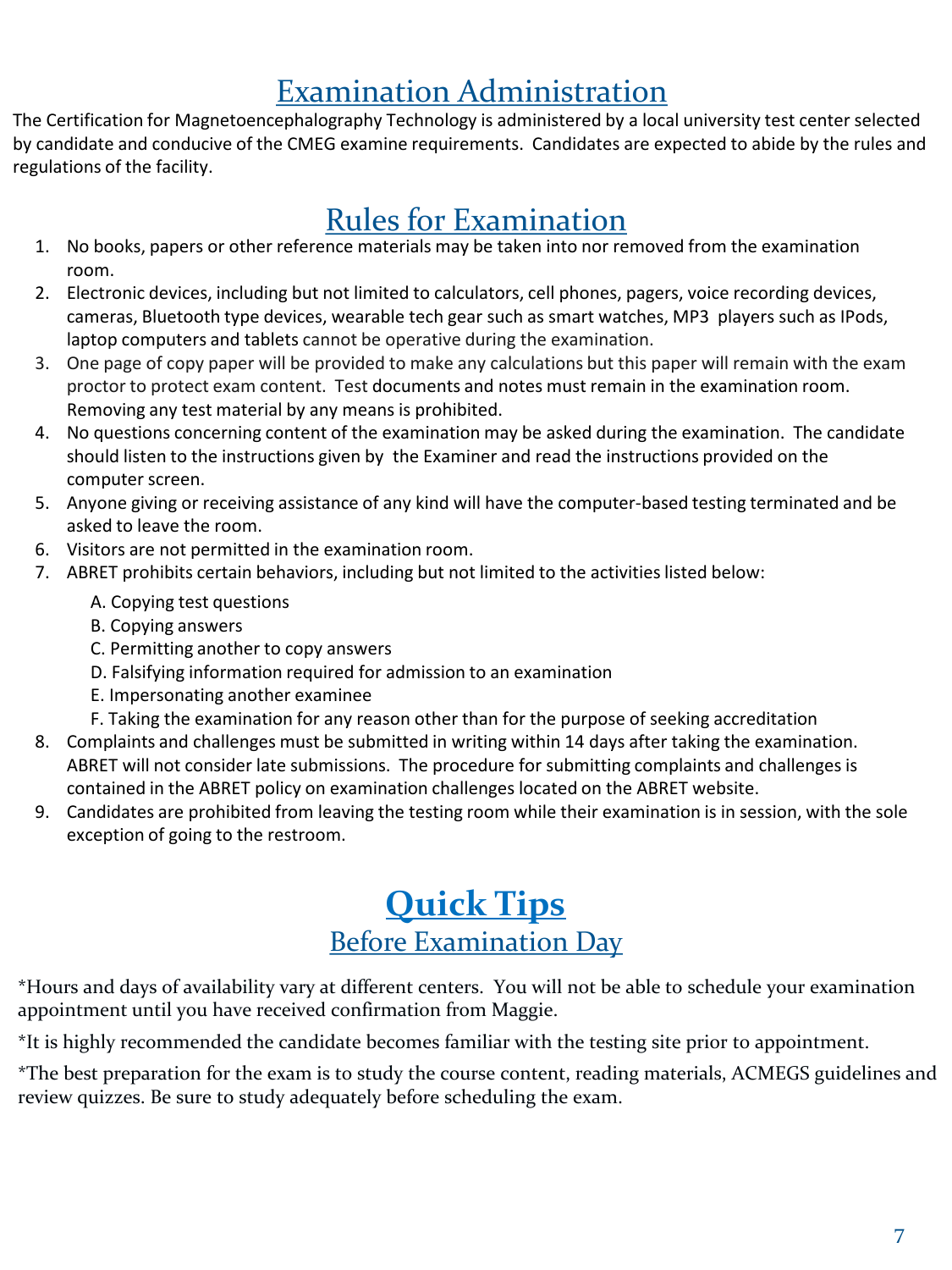#### Content of the Examination

- 1. The Certification Program in Magnetoencephalography Technologist is a computer based examination composed of multiple-choice, objective questions with a total testing time of four (4) hours.
- 2. The content for the final examination is described in the Content Outline.
- 3. The content of the modules and questions for the examination are obtained from individuals with expertise in magnetoencephalography and are reviewed for construction, accuracy, and appropriateness by a separate group of subject matter experts.
- 4. The final Certification Examination in Magnetoencephalography will be weighted in approximately the following manner:

#### Content Outline

- I. Pre-Study Preparation
	- A. Patient instructions/age-specific
	- B. Relevant patient history/medications
	- C. Allergies and sensitivities
	- D. Neuroanatomy basics
	- E. Neurological disorders
	- F. Medical contraindications to activation procedures
	- G. Infection control
	- H. Culture of safety (e.g., fall risks, restraints)
	- I. Electrode application
	- J. Impedance
	- K. Implanted devices
	- L. Patient preparation
	- M. Pre-test procedures
		- 1. Digitizing head shape
		- 2. Fiducials
		- 3. MEG coils
		- 4. EEG electrodes
- II. MEG Instrumentation and Principles
	- A. Electricity and Magnetism principles
	- B. Quality control
		- 1. Sensor tuning
		- 2. Phantom checks for dipole accuracy
		- 3. Empty room recording
		- 4. Stimulus delivery system quality control (e.g. an artificial ear measurements of auditory delays, optical sensor measurements of visual delays)
	- C. MEG sensor
		- 1. Tuning
		- 2. Helium filling
		- 3. Helium recycler
	- D. Safety and Instrumentation precautions
		- 1. Cryogenics
		- 2. Patient monitoring
		- 3. Seizures
		- 4. Stimulation
		- 5. Magnetic devices in the MSR
- III. Performing the Study
	- A. ACMEGS Guidelines
	- B. Computer knowledge related to devices and networks
	- C. Troubleshooting techniques
	- D. Artifact monitoring, identification and elimination
	- E. Acquiring MEG data
	- F. Evoked Potential studies
		- 1. Language Evoked Fields (LEF)
		- 2. Somatosensory Evoked Fields (SEF)
		- 3. Auditory Evoked Fields (AEF)
		- 4. Visual Evoked Fields (VEF)
		- 5. Motor Evoked Fields (MEF)
			- a. Tap
			- b. EMG
	- G. Neurophysiologic correlates to clinical conditions 1. Epilepsy
		- 2. Tumor
	- H. Significant patient behaviors and clinical events (e.g., changes in level of consciousness, body movements, episodes)

#### IV. Post-Study Procedures

- A. Analysis of data
	- 1. MEG Data processing
	- 2. MRI download and co-registration
	- 3. Montage design
	- 4. Filters
	- 5. Benign variants
	- 6. Artifacts
	- 7. Spike averaging
- B. Documentation (CPGs)
	- 1. Medical record
	- 2. Study Log
- C. Data managements and storage
- D. HIPAA
- E. Safety Data Sheets/OSHA Standards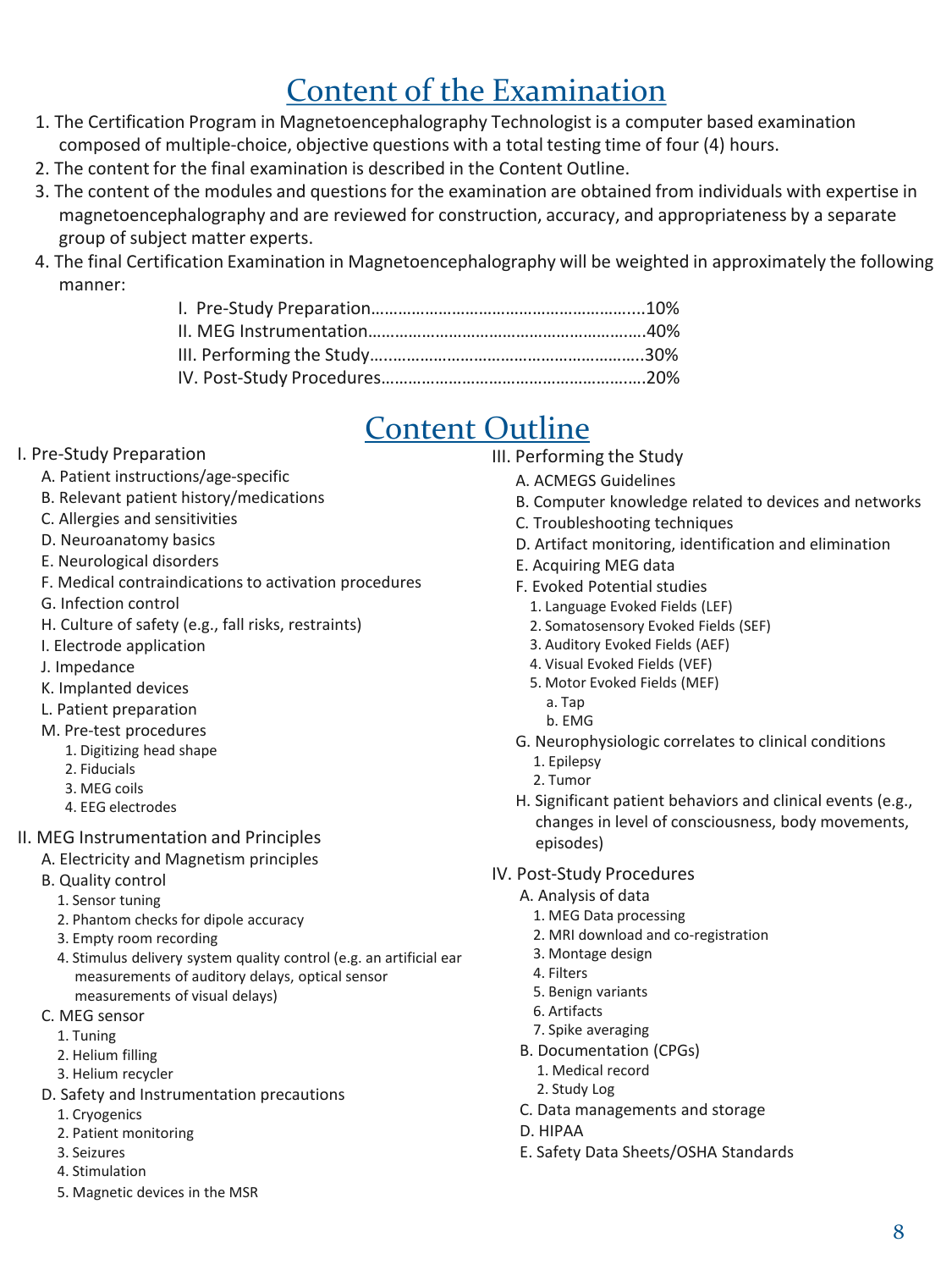#### References

The following references, or most recent editions of the following, may be of useful in preparing for the examination. The list does not attempt to include all acceptable materials, nor is it suggested that the Certification Examination in Magnetoencephalography questions are necessarily based on these references.

Burgess, Richard C. "Meg Reporting" Journal of Clinical Neurophysiology. 37 (6): 545-553, 2020

Guideline Documents from the American Clinical Magnetoencephalography Society at http://www.acmegs.org/practice-guidelines

Mason K. M., Ebersole S. M., Fujiwara H., Lowe, J. P., Bowyer, S. M. (2013) What you need to know to become a MEG technologist. *Neurodiagn J. 2013 Sep;53(3)*:191-206. PMID: 24046968

Papanicolaou, A. C. (2009). *Clinical magnetoencephalography and magnetic source imaging.* New York, NY: Cambridge University Press

Papanicolaou, A. C., Roberts, T.P.L., Wheless, J.W. (2020). *Fifty Years of Magnetoencephalography.* New York, NY: Oxford University Press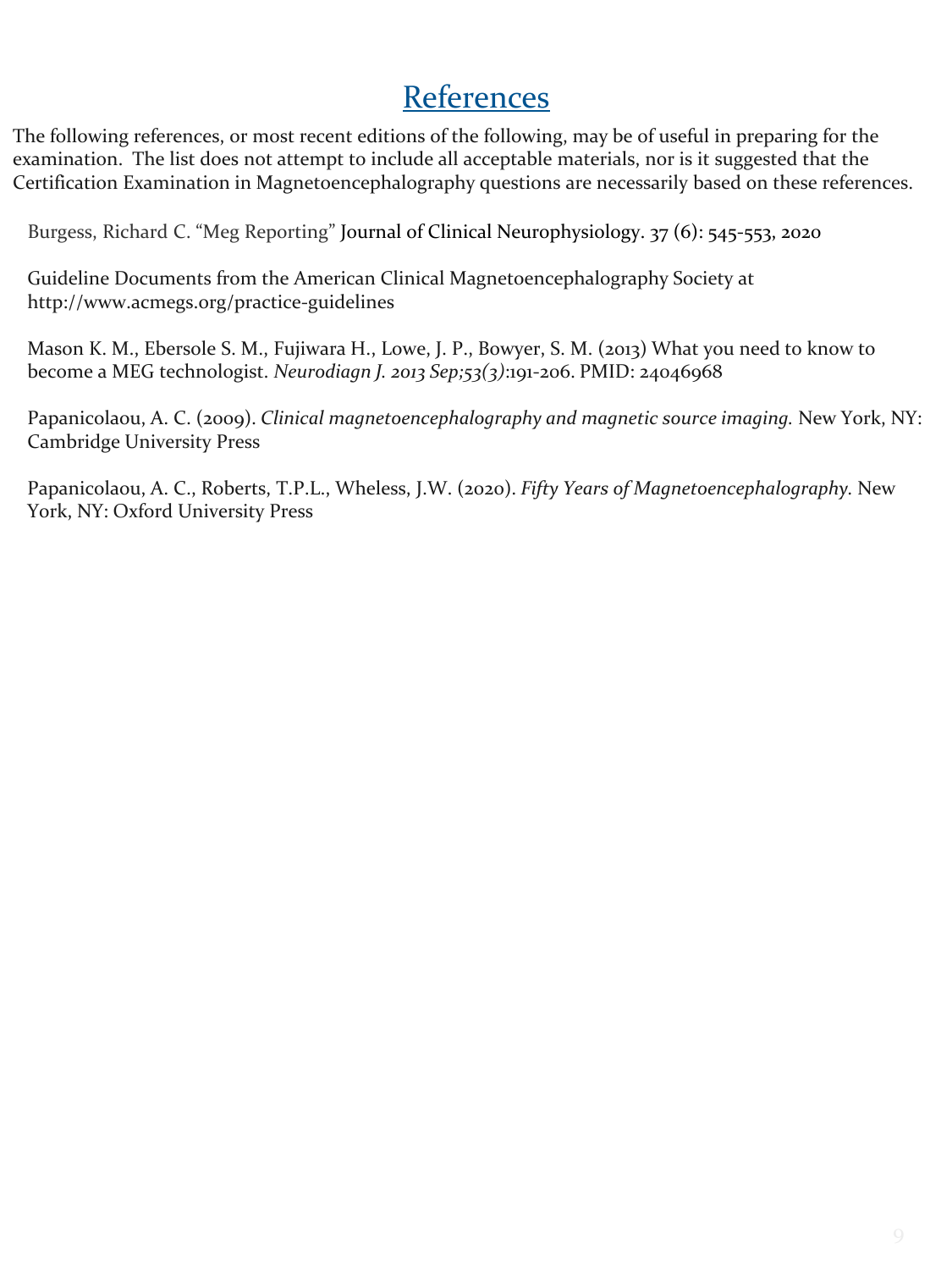#### Scoring

The Board sets the passing standard for the exam. It is based on the number of correctly answered test questions the Board determines to represent minimal competency.

ABRET is concerned with reporting only valid scores. On rare occasions, misconduct or circumstances beyond the individual's control may render a score invalid. If doubts are raised about a score because of these or other circumstances, ABRET reserves the right to cancel any examination score if, in the sole opinion of ABRET, there is adequate reason to question its validity.

#### Report of Results

The candidate will see their score immediately after submission of the exam and will not be able to re-enter the exam. The exam is set for a one time event.

Approximately 3-4 weeks following examination date, candidates will receive their CMEG certificate and be listed on the ABRET website.

#### Examination Challenges

Candidates may submit a complaint in writing to the ABRET Executive Director no later than fourteen (14) calendar days after taking the examination. All challenges and complaints will receive ABRET's full attention. Comments regarding examination validity will be reviewed by the ABRET examination committee. Examination materials shall not be available for review by candidates.

### **Confidentiality**

- 1. ABRET will release the individual test scores ONLY to the individual candidate.
- 2. From time to time it may be necessary for the ABRET Executive Office and BOD to disclose candidate information and/or scores. No material or information disclosed will be released to any unauthorized person.
- 3. Any questions concerning test results should be referred to ABRET or the Professional Testing Corporation.
- 4. ABRET provides the national NDT society with the names, addresses, and emails of passing candidates for publication. Candidates may opt-out by contacting ABRET.

## Attainment of Credential

Eligible candidates who pass the Certification Examination in Magnetoencephalography Technology will be certified in MEG for a period of five years, will be permitted to use the CMEG designation after their names, and will receive a time-limited Certificate from ABRET. They will be eligible for recertification after 5 years. If not recertified, they will no longer be permitted to use the CMEG designation.

#### Name/Address Changes

The candidate is responsible for promptly notifying the ABRET Executive Office of address or name changes to be made.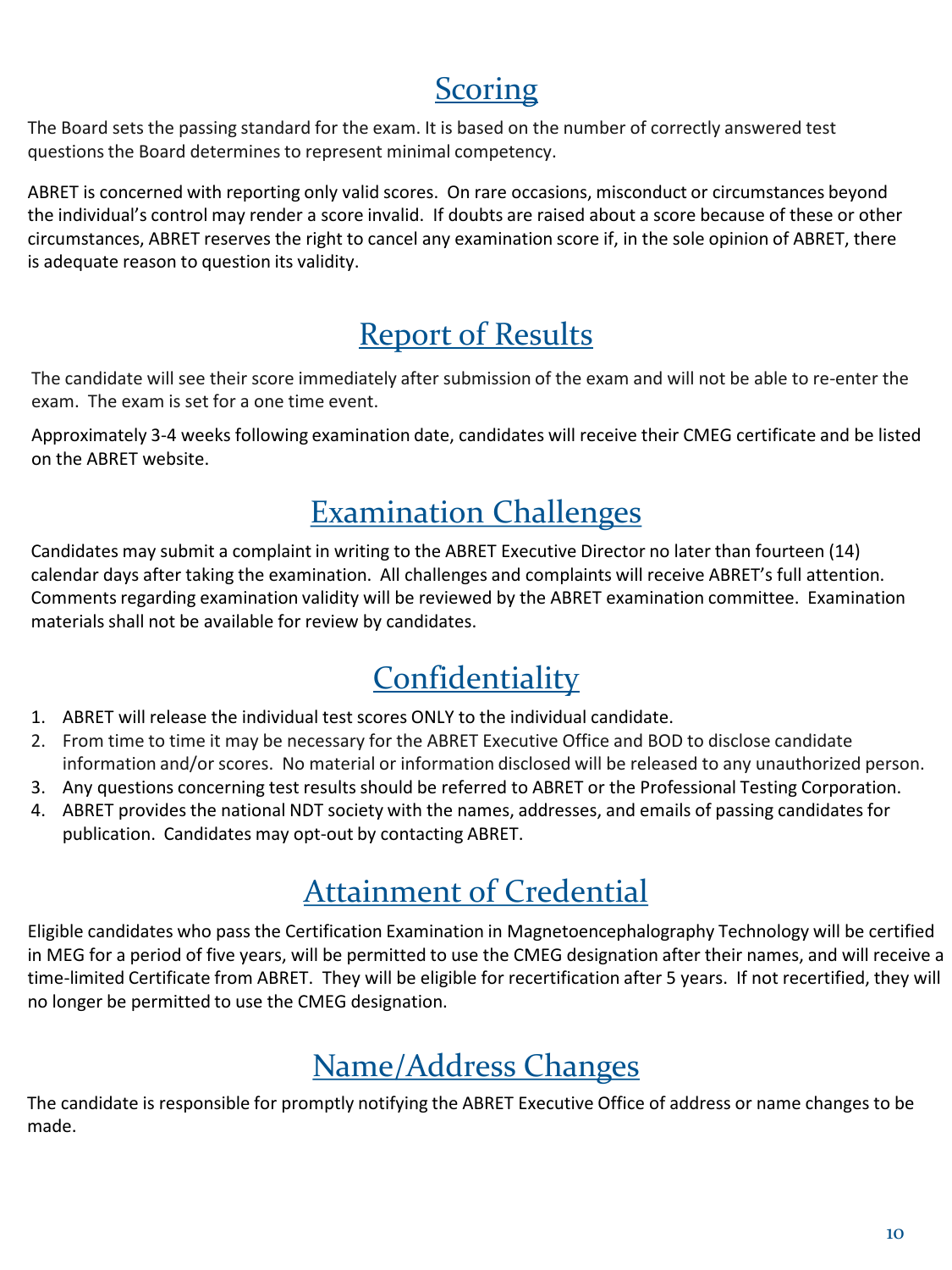#### Code of Ethics and Standards of Practice

ABRET is a nonprofit credentialing board for Electroencephalographic ("EEG") Technologists, Evoked Potential ("EP") Technologists, Neurophysiologic Intraoperative Monitoring ("CNIM") Technologists, Long Term Monitoring ("CLTM") Technologists, Autonomic Professionals ("CAP") and Magnetoencephalography ("CMEG") Techonologists, and seeks to encourage, establish, and maintain the highest standards, traditions and principles of these technologies. ABRET Registered and Certified Technologists should recognize their responsibilities, not only to their patients, but also to society, to other healthcare professionals, and to themselves.

The following principles have been adopted by the Board of Directors in order to encourage personnel to aspire to the highest possible professional practice. An ABRET Registered technologist or Certified individual shall:

- 1. Do everything in his or her power to insure that the current Guidelines of the American Clinical Neurophysiology Society are complied with in the department in which he or she works.
- 2. Preserve human dignity, respect patient's rights, and support the well being of the patient under his or her care. The Registered or Certified technologist on shall avoid discrimination against individuals on the basis of race, creed, religion, sex, age, and national origin.
- 3. Appreciate the importance of thoroughness in the performance of duty, compassion with patients, and the significance of the task she or she performs.
- 4. Preserve the confidentiality of medical and personal information of a patient.
- 5. Strive to remain abreast of current technology and to study and apply scientific advances in his or her specialty. Carry out his or her professional work in a competent and objective manner.
- 6. Abide by laws related to the profession and to general public health and safety and avoid dishonest, unethical, or illegal practices.
- 7. Refuse primary responsibility for interpretation of testing or monitoring of Electroencephalograms, Evoked Potentials, or Neurophysiologic Intraoperative Monitoring for purposes of clinical diagnosis and treatment. Individuals who are licensed or otherwise authorized by practice standards to provide interpretation are excluded.
- 8. Be truthful, forthcoming, and cooperative in his or her dealings with ABRET.
- 9. Be in continuous compliance with ABRET's rules (as amended from time to time by ABRET).
- 10. Respect ABRET's intellectual property rights.
- 11. Upon suspension or withdrawal of certification, the certificant shall discontinue the use of all claims to certification that contain any reference to ABRET, and to return any certificates issued by ABRET.

#### Purpose of Standards

ABRET has developed the *Code of Ethics* and the Grounds for Disciplinary Action to articulate standards of conduct required for eligibility for certification and continued certification of EEG, EP, CNIM, CLTM, CAP and CMEG technologists. Maintenance of board certification will require adherence to these and other ABRET rules. Individuals who fail to meet these requirements may have their certification suspended or revoked. ABRET does not guarantee the job performance of any individual.